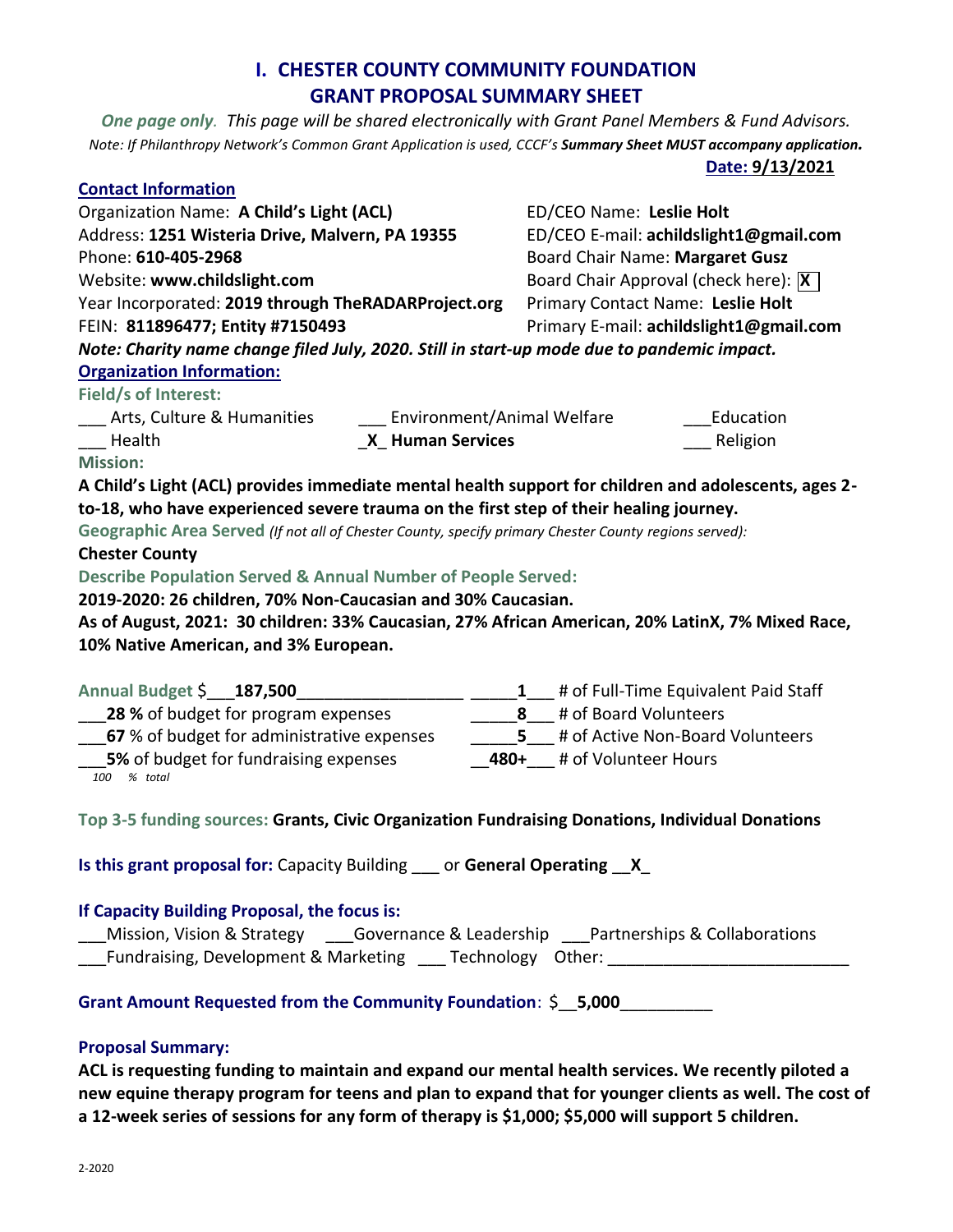# **II. CHESTER COUNTY COMMUNITY FOUNDATION GRANT PROPOSAL NARRATIVE**

*Provide clear, concise information. 3 pages maximum.* 

### **1. Nonprofit's history, goals, key achievements & distinctiveness**

A Child's Light's innovative work with children was recently recognized by PA Senator Pat Toomey.

ACL provides immediate mental health support for children and adolescents, ages 2-to-18, who have experienced severe trauma. We follow best practices and fund specially trained trauma-informed therapists so that children receive the resources and tools to help them shift their severe trauma experiences to be a part of their past and not a part of their future.

By negotiating a fee for a therapist and funding the up-front payment of 3 months/12 sessions, whichever is completed first, ACL is able to ensure that each client will have a strong, supported, professional, and high-quality introduction to mental health treatment.

The success of our program is that it relies on dedicated therapists who recognize how important early intervention can be with young trauma clients to positively impact and re-direct the trajectory of their lives. With extensive clinical experience, these therapists diagnose a client, typically within a two-week period. The intent is to expedite care and by-pass typical road blocks to give quick access to psychological support. With or without later participation in the county's Child Protective Services (CPS) process, the mental health care resources we provide help to heal, build positive self-esteem, improve scholastics, cease self-harm, and most importantly, stop the need for self-medication with alcohol and/or drugs.

Our therapy services include Talk Therapy, Parent-Child Interactive Therapy (PCIT) and Equine Therapy for adolescents. Future programs include Art Therapy and Martial Arts empowerment.

PCIT allows very young children to enter therapy accompanied by their parent/caregiver. This type of therapy was developed in 2010 for children ages 2-to-7 and is now considered best practice. Although not yet available through county providers, PCIT is a critically important resource for foster/kinship parents if they are caring for a young child who has experienced trauma. In very young children, their neural pathways often allow for the reversal of damage to their brains. This neuro-plasticity enables a young child to absorb positive experiences almost as well as negative ones; the earlier this process is begun, the faster and longer-lasting the healing.

### **2. Funding request**

### **Description of key initiatives**

In 2019-2020, we helped 26 children: 70% Non-Caucasian, 30% Caucasian. For 2021, we're supporting 30 children: 33% Caucasian, 27% African American, 20% LatinX, 7% Mixed Race, 10% Native American, and 3% European. We project that we'll serve 45+ children by year end.

We recently opened a small office in Kennett Square to have a presence in the local community and build awareness of our services. We plan to open additional walk-in centers to offer visible and available resources throughout the county. Our goal is to have 4 locations by end of 2022.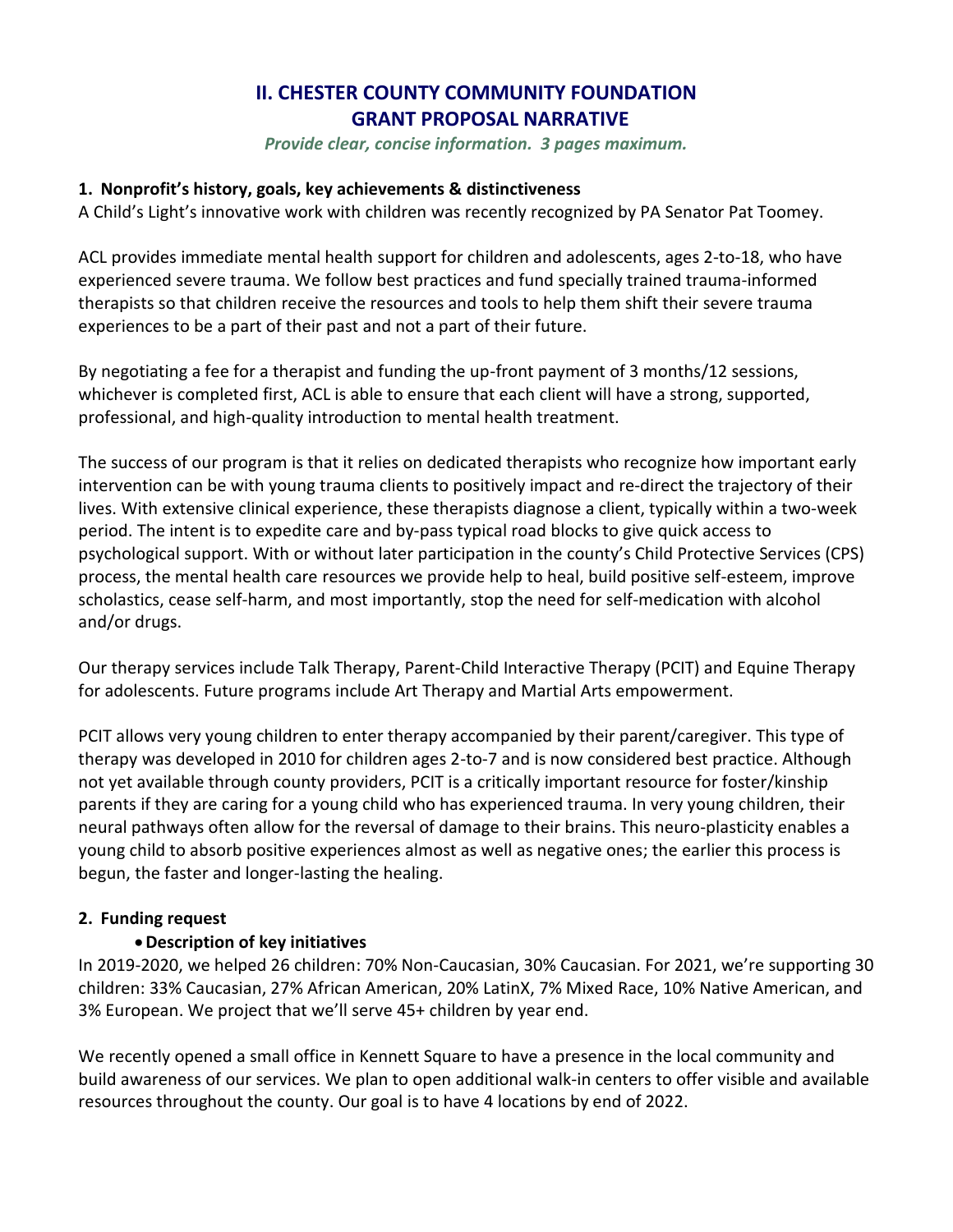We're increasing our Spanish-fluent and multi-lingual therapists. We're also expanding our dialogue with county community groups such as CASA, GrandFamilies, CVIM, and Migrant Education Program. Our initial goals are to increase our trauma-trained therapists by 50%, from 18 to 27, and to increase the number of children we serve annually by 100%, from 30 to 60. *Note: We are working towards meeting our goals, and as of 9/13/2021, we have 33 clients and 22 therapists.*

### **Specific needs & issues to be addressed**

The traumas children endure include a range of issues that are hard to talk about: parental neglect; malnutrition; family dysfunction due to alcohol and drug addictions; physical abuse; and sexual abuse including rape.

ACL seeks to expedite support and overcome the range of challenges inherent in the local systems. Challenges include delays in access to county-provided services, limitations on available therapies and best practices, and specialty needs of younger children combined with overall high costs.

Collaborating with many agencies and individuals, ACL is part of a team seeking to confirm and support a child exposed to life-changing trauma. When a problem is first detected by a parent/caregiver, guidance counselor, teacher, concerned family member or police officer, we can provide funding for early intervention and treatment.

## **Why it is important to fund this now**

With mental-health support, guidance counselors reported improved scholastics and interpersonal relationships at school. Children and youth report fewer impulsive behaviors and lessened desire to selfharm and self -medicate. Overall, parents/caregivers report that their children appear less depressed, have less anxiety, are more motivated to engage in family activities, and reach out to new friends.

The communities where the clients live also experience a positive impact. Early therapy helps inform life skills such as anger management, impulse control and emotional intelligence. Studies show that these children and youth remain in school, have less contact with law enforcement, make healthier life choices, are more able to visualize future success, and are motivated to attempt new challenges.

These positive outcomes promote a positive direction—away from incarceration, medical disability, inability to hold a job, hospitalization/rehabilitation for substance abuse, and homelessness. This ultimately produces significant savings at local, state and federal levels.

ACL is investing in our children and putting them, and our community, on a path towards a healthier and more stable society.

## **How impact & results will be demonstrated**

With our partners, we will be able to reach more children—and more quickly—to help them on their journey to heal. ACL monitors all client progress and tracks numbers as well as ages and backgrounds.

It is expected that case numbers will rise rapidly, especially due to the impact of the pandemic with increased and heightened traumas including parental neglect; malnutrition; family dysfunction due to addictions; physical abuse; and sexual abuse.